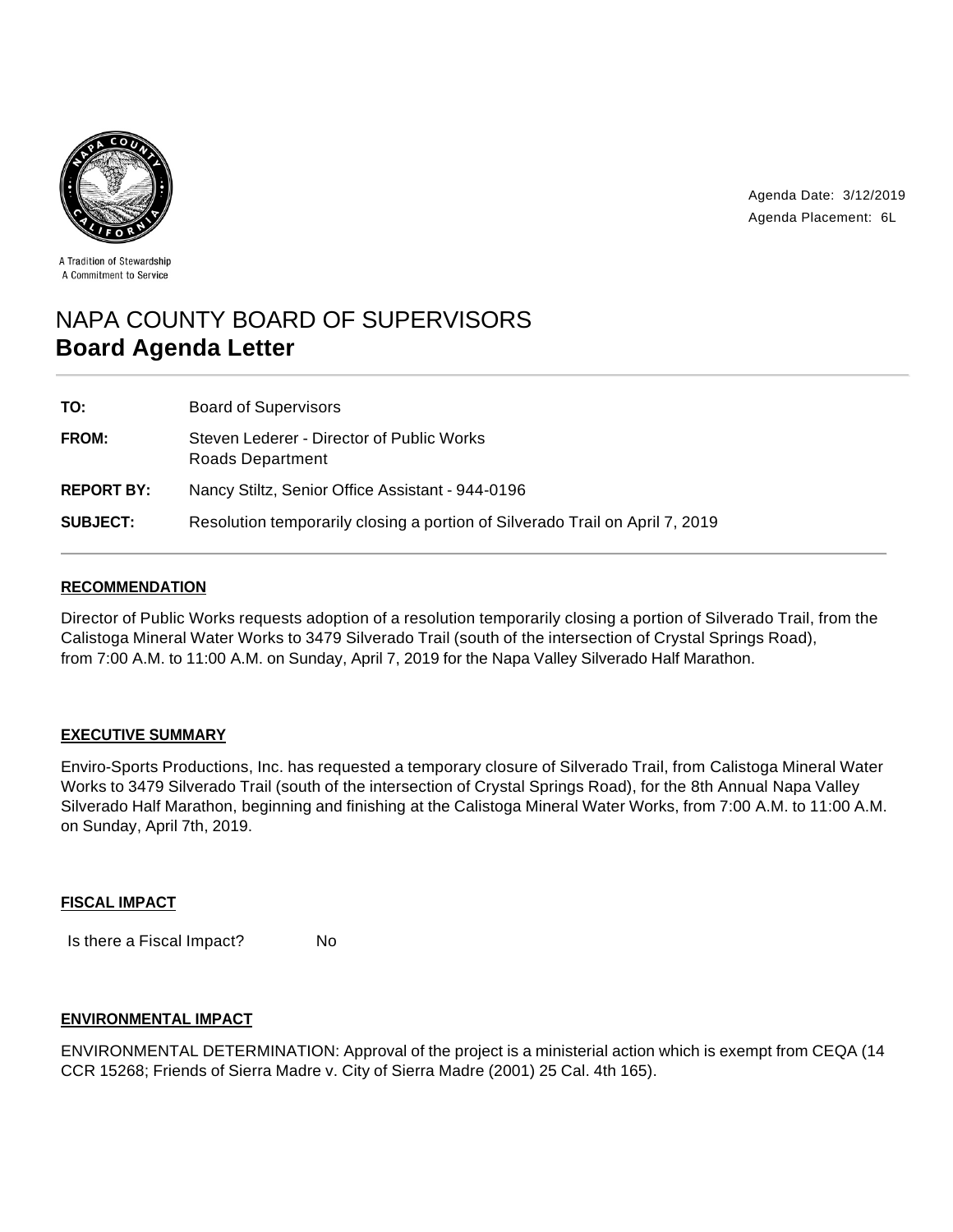#### **BACKGROUND AND DISCUSSION**

Enviro-Sports Productions is requesting that a portion of Silverado Trail be closed from 7:00 A.M. to 11:00 A.M. on Sunday, April 7, 2019 for the 8th Annual Napa Valley Silverado Half Marathon. The half marathon will start and finish on Silverado Trail at Calistoga Mineral Water Works and will run along Silverado Trail to the turn around at 3479 Silverado Trail. Parking for this event will be accommodated at the parking areas in the field behind the Calistoga Mineral Water Works.

For public and participant safety, the organizers have requested road closures to facilitate the running of the half marathon with the least amount of inconvenience to the public. All traffic control and road closures will be under the direction of the California Highway Patrol (CHP) for the portion of Silverado Trail from Calistoga to Deer Park Road. Local residents will be escorted through as needed and as safety allows. Enviro-Sports has contracted with American Medical Response (AMR) for one ambulance which will be stationed at the start/finish line. In addition, an EMT will be stationed near the intersection of Crystal Springs Road and Silverado Trail. Special medical aid will be on location at each of the water stations approximately every 2-miles along the course. Communication will be provided by both radio and cell phones throughout the length of the course by the run monitors.

Public Works has included conditions to ensure a safe environment for the public. These conditions are:

- a. All traffic control devices and personnel be in conformance with Caltrans' Traffic Manual;
- b. All properties having access to the portion of Silverado Trail being closed, from Lake Street, Calistoga to just south of Crystal Springs Road, shall be notified prior to the event and access shall be provided to them during the event;
- c. Access shall be provided for emergency vehicles at all times;
- d. The organizers of the Napa Valley Silverado Half Marathon shall contract with the CHP for traffic control services during the event;
- e. A certificate of insurance in the amount of \$1,000,000 shall be provided to the County naming the County of Napa and the CHP as co-insured; and
- f. All costs of clean up and repairs to County facilities damaged as a result of this event shall be borne by the organizers of the Napa Valley Silverado Half Marathon.

Public Works has received both the Insurance Certificate and the Agreement with CHP.

### Calendar of Events

The following special events were scheduled in the six weeks prior to this event, with road closures as noted:

- 1 Napa Valley Marathon, Calistoga to Vintage High School, March 3 road closures
- Women's Half Marathon, starts/finishes in Napa at Oxbow, runs to North Avenue March 24 road closure

The following special events are scheduled in the six weeks following this event; road closures noted

- HITS Triathlon Series, Berryessa area April 13 & 14 road closure
- Wine Valley Cycle for Sight/Rotary Ride for Veterans, western county and valley, April 20 no road closures
- Campo Velo N.V., Calistoga to Berryessa area, April 27 & 28 no road closures
- 1 Organs R Us Golden Gate Relay, Napa to Santa Cruz, starting at Freeway Drive, May 4 no road closures
- Carneros Vineyard Run, Carneros District Henry Road closure (date to be determined)
- Chef's Cycle, north of Calistoga no road closures